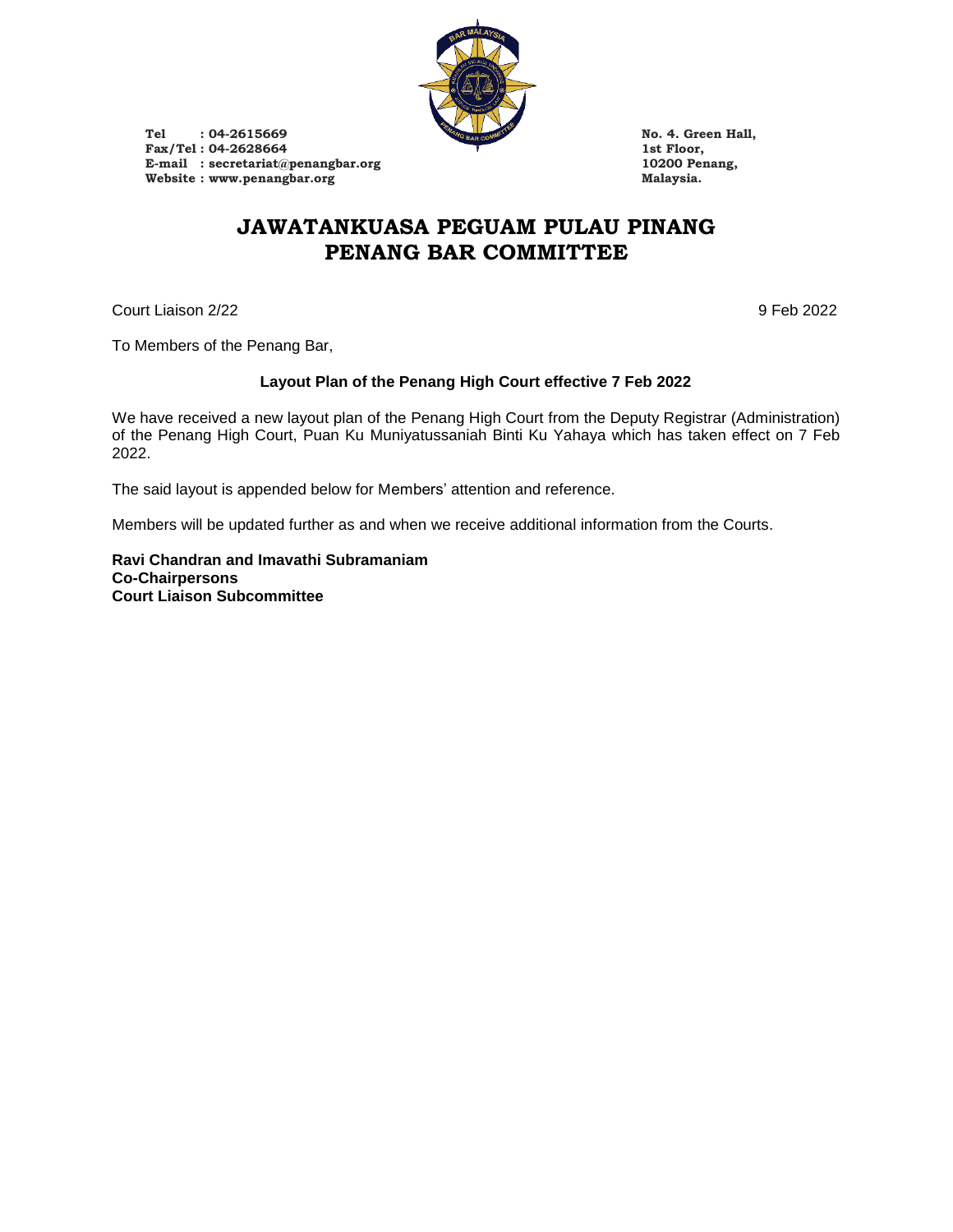KANAN PENDAFTAR MAHKAMAH TINGGI PULAU PINANG<br> **ARAS RAMAH** PELAN KEDUDUKAN MAHKAMAH TINGGI DAN BILIK TIMBALAN PENDAFTAR/PENOLONG

## **ARAS BAWAH**

| KAUNTER E-FILING DAN KAUNTER SURAT KUASA WAKIL |                                  |  | KAUNTER BAYARAN DAN KAUNTER PENDAFTARAN |
|------------------------------------------------|----------------------------------|--|-----------------------------------------|
| <b>KAUNTER</b><br>LA/<br><b>PROBET</b>         | <b>BILIK 12</b><br><b>KOSONG</b> |  |                                         |
| <b>BILIK</b><br>LELONG                         |                                  |  | <b>BAHAGIAN PENTADBIRAN</b>             |
| <b>BILIK 11</b><br><b>KOSONG</b>               |                                  |  |                                         |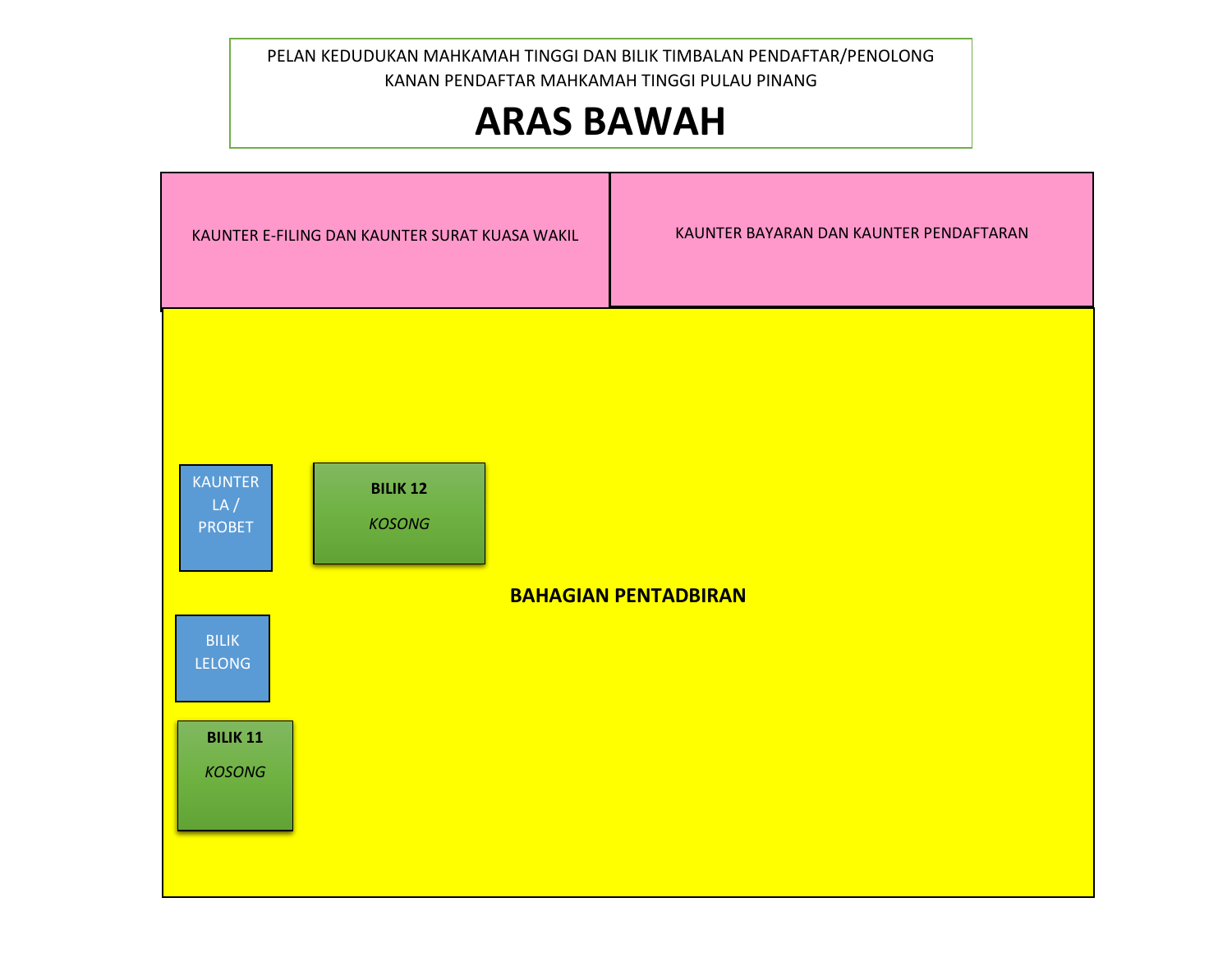PELAN KEDUDUKAN MAHKAMAH TINGGI DAN BILIK TIMBALAN PENDAFTAR/PENOLONG KANAN PENDAFTAR MAHKAMAH TINGGI PULAU PINANG

## **ARAS 1 ARAS 1**